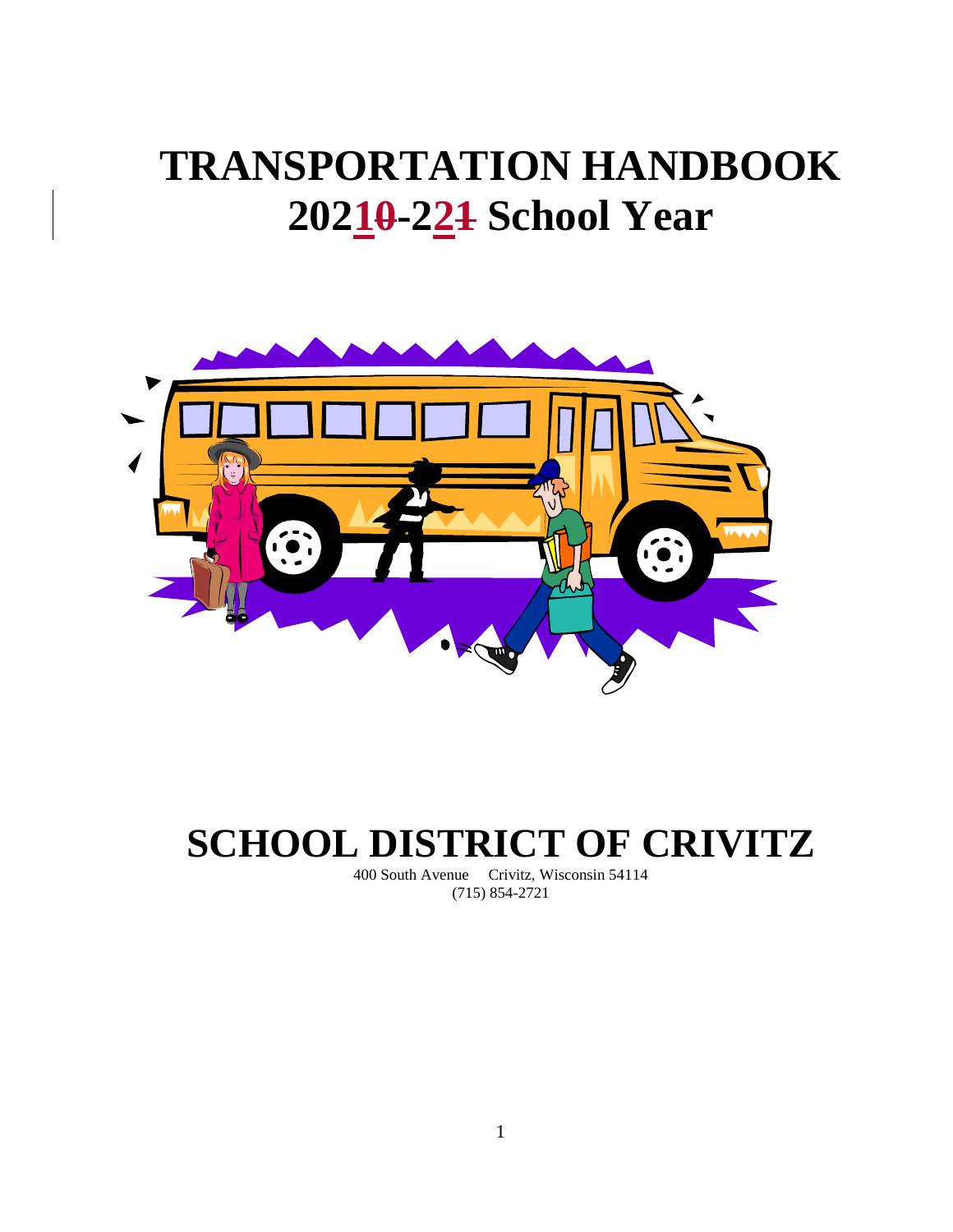

## *SCHOOL BUS SAFETY RULES*

- 1. Obey the driver at all times
- 2. Stay in your assigned seat
- 3. Keep the bus clean
- 4. Keep head, hands, and arms inside the bus
- 5. No smoking, eating, or drinking on the bus
- 6. Be courteous and respectful to everyone
- 7. Keep the aisles clear
- 8. Talk quietly inappropriate language will not be tolerated

Any violation of these rules could result in one being removed from the bus. Our major concern is the safety and well-being of the students riding the bus.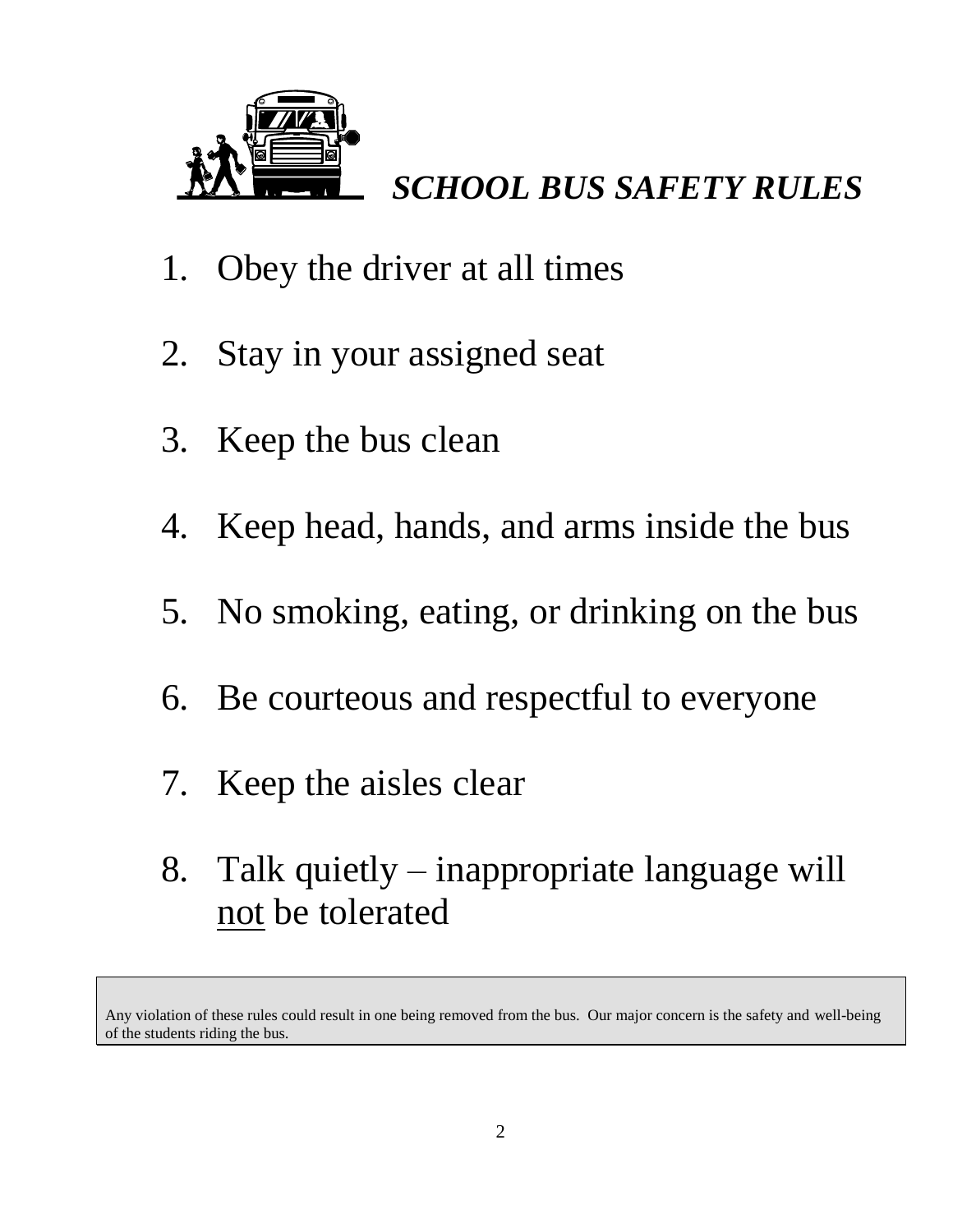### **SCHOOL DISTRICT OF CRIVITZ**

### **BUS DRIVERS with CONTACT NUMBERS**

| Bus #          | <b>Bus Driver</b>     | Contact                                             |
|----------------|-----------------------|-----------------------------------------------------|
| $\mathbf{1}$   | Jeff Kwiatkowski      | 715-927-2960<br>715-927-1459<br>715-854-2413 (Home) |
| $\overline{2}$ | (Lamers)              | 715-856-6060                                        |
| 3              | (Lamers)Steve Houston | 715-856-6060715-701-<br>2982                        |
| $\overline{4}$ | (Lamers)              | 715-856-6060                                        |
| 5              | Sherry Kwiatkowski    | 715-927-1184<br>715-854-2413 (Home)                 |
| 6              | Dana Walters          | 715-927-4079                                        |
| $\overline{7}$ | (Lamers) Paul Hicks   | 715-856-6060920-241-<br>2655                        |
| 8              | <b>Rich Starzer</b>   | 715-927-3598                                        |
| 9              | Pat Swick             | 715-927-4451                                        |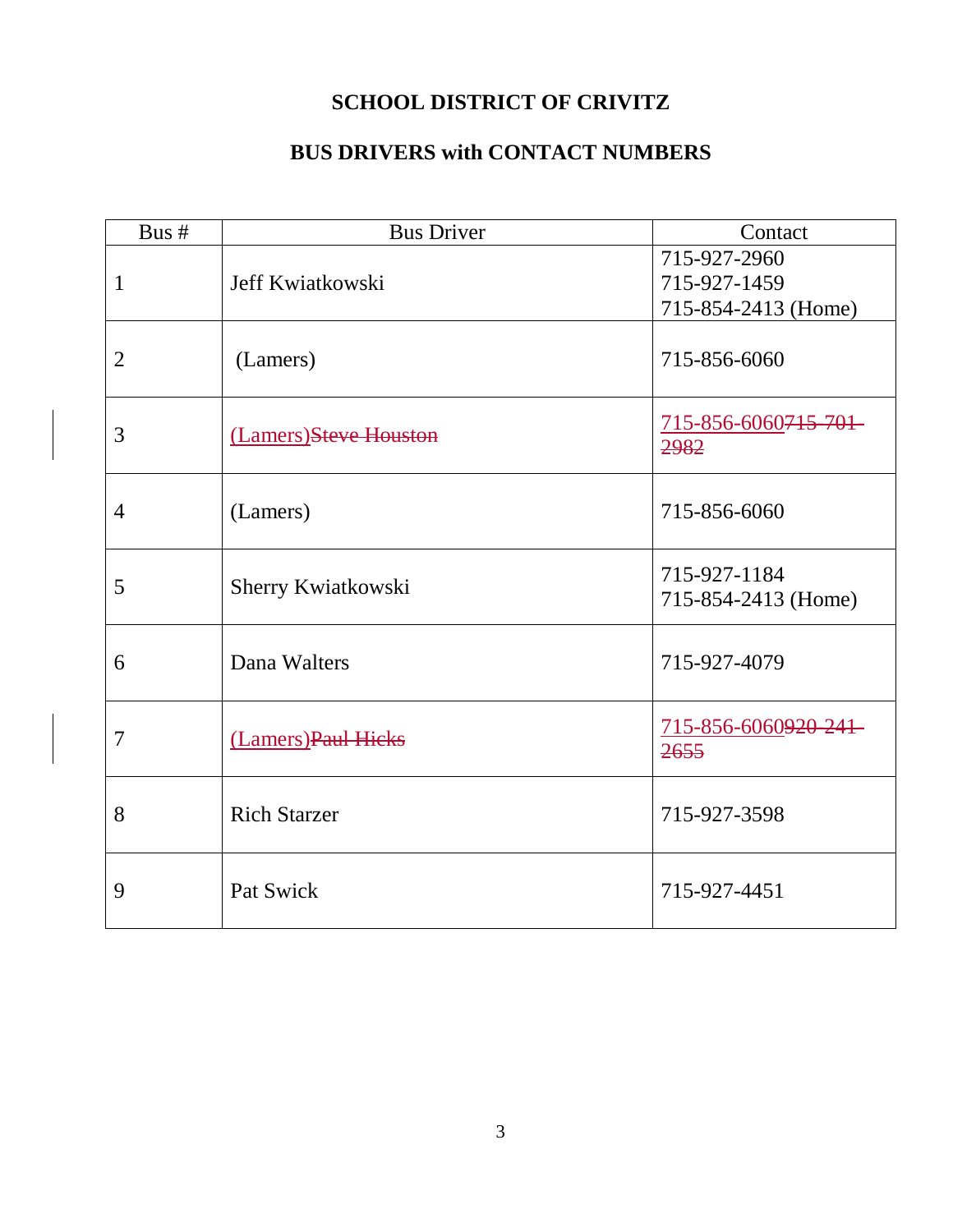

#### STATE OF WISCONSIN REGULATIONS

 $\overline{a}$ 

The Crivitz School District is bound by and adheres to Wisconsin state school bus regulations. To review these regulations, visit [http://wisconsindot.gov/Pages/safety/equipment/sch-bus/default.aspx.](http://wisconsindot.gov/Pages/safety/equipment/sch-bus/default.aspx)

#### POLICIES AND PROCEDURES

The policies that govern the transportation procedures of the Crivitz School District are set forth by the board of education and are available online through the District Policy link on our website. Copies of these policies are also available upon request through the administrative offices.

The safety of students is the basic element underlying aspect of school district transportation policies. Consistent with these policies, all students who attend the Crivitz Schools shall be obligated to walk to school unless:

- 1. Such students live beyond the definition of State Statues requiring transportation,
- 2. Students are physically or mentally disabled and require transportation as a result for their safety.
- \*\* In computing any distance, which a child must walk, the computation distance shall begin from the edge of the nearest public roadway adjacent to the student's home to the designated school bus stop. It is recognized that some students live in homes located some distance from the edge of the nearest public roadway and the distance from the student's home to the edge of the nearest public roadway shall not be considered as part of the student's walking distance.

The School Board or its designated representatives shall give due consideration to requests for extension of transportation service subject to the above conditions.

In unusual safety condition(s) or due to specialized needs, consideration may be given to parent/guardian requests for change of pickup and drop points.

To assure the safety of all students, student transportation will not be provided upon any roadway which is not regularly plowed or maintained and any roadway, whether a public or private roadway which is not plowed or maintained by the appropriate authority having responsibility to do the same will not be considered a "public roadway" for purposes of determining distances that students must walk in order to be eligible for transportation services.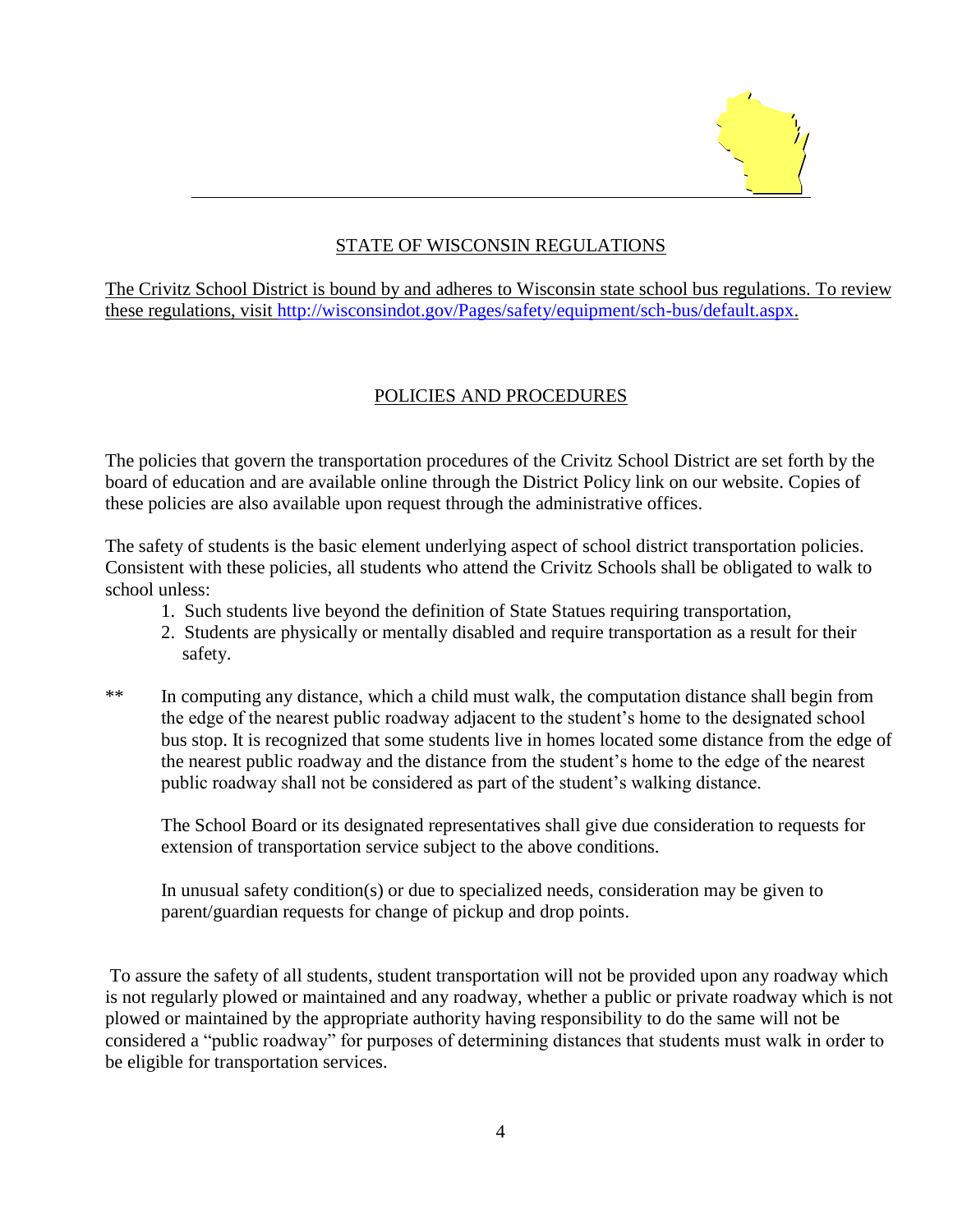#### STUDENT TRANSPORTATION PROCEDURES

1. Only students assigned to a bus may ride that bus.

2. Students may only be picked up and dropped off at their residence or designated pickup and drop-off point, except those students who have satisfied the district policy for transportation to a babysitter's residence. Approval for transportation to a babysitter's residence must meet the following criteria:

- a. Parent must make all requests to the building principal's office. Requests must include:
- b. babysitter's name
	- babysitter's address
	- babysitter's phone number
- c. There shall be no additional cost to the district.
- d. There shall be no modification or change in any route to accommodate the request.
- e. A change of bus assignment will be allowed only if seating is available on the bus.

f. The request must identify one bus stop for the entire school year. (That is, the student will be picked up and dropped off at the same location for the entire school year without change.)

3. A parent/guardian may request that a student be picked up or dropped off at a location other than the student's residence, babysitter's residence, a student's place of employment, or in an emergency. Such request must follow this procedure:

a. The parent must make the request by phone or note to the building principal. The building principal will contact the transportation office to determine that the request meets the district's requirements that a seat is available and that the location is on an existing bus route.

- b. A bus pass signed by the principal giving permission for the change is issued to the student for presentation to the bus driver. The following information must be on the pass:
	- bus number approved to ride on
	- place to be picked up or dropped off
	- day and date this will take place and
	- principal's signature

#### SCHOOL BUS RULES

- 1. Previous to Loading (On the road and at school):
	- a. Be at least 5 minutes early to your designated school bus stop; keep the bus on schedule.
	- b. Stay off the road at all times while waiting for the bus. Be alert!
	- c. Wait until the bus comes to a complete stop before attempting to enter the school bus.
	- d. Be careful in approaching bus stops.
	- e. Do not move towards the bus at the school-loading zone until the buses have been brought to a complete stop.
- 2. While On the Bus:
	- a. Keep hands and head inside the bus at all times after entering and until leaving the bus.
	- b. Assist in keeping the bus safe and sanitary at all times.
	- c. Remember that loud talking and laughing or unnecessary confusion diverts the driver's attention and may result in a serious accident.
	- d. Treat bus equipment as you would valuable furniture in your home. Damage to seats, etc., must be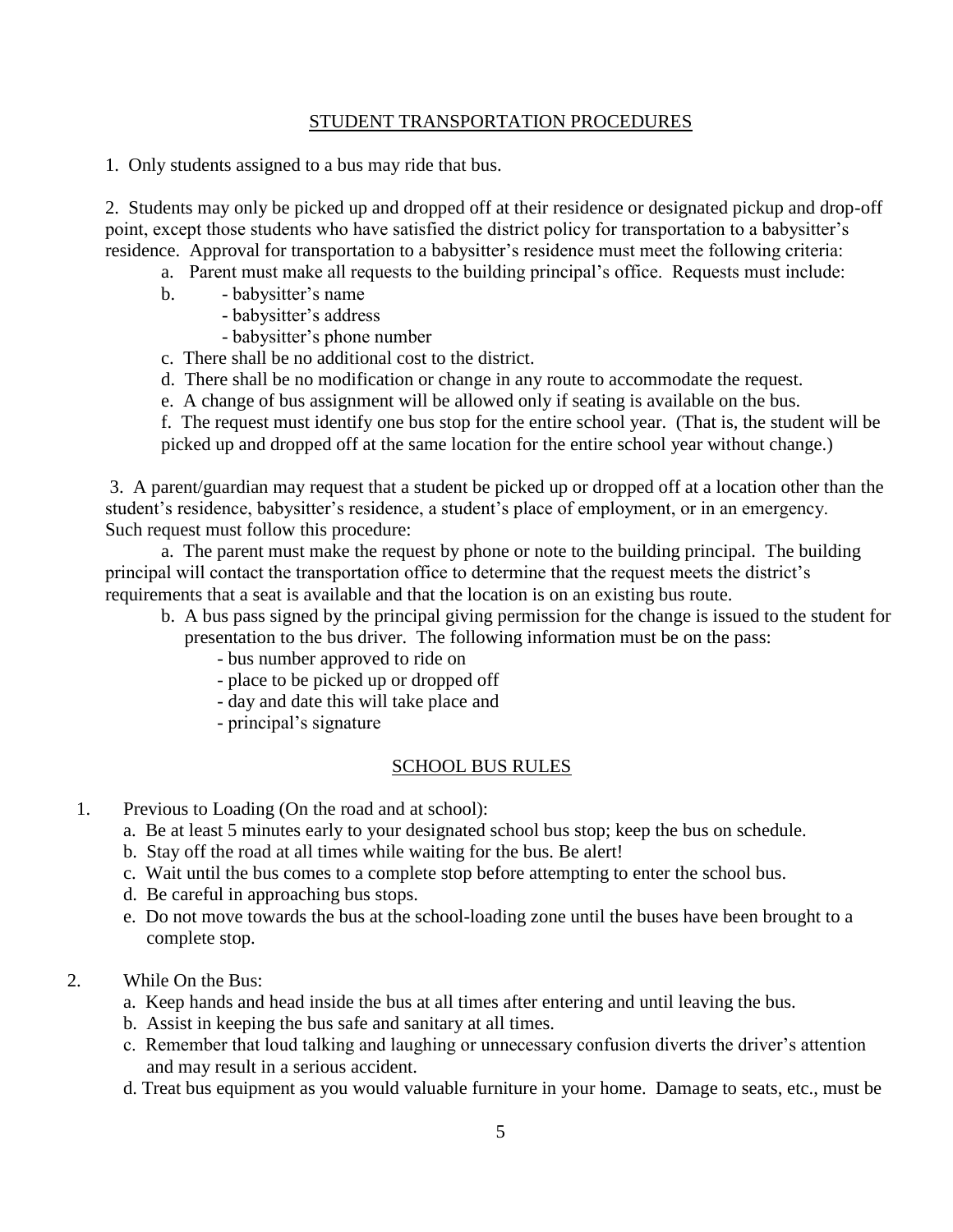paid for by the offender.

- e. Never tamper with the bus or any of its equipment.
- f. Leave no books, boots, lunches, or other articles on the bus.
- g. Keep books, packages, coats, and all other objects out of the aisles.
- h. Help look after the safety and comfort of small children.
- i. Do not throw anything out of the bus window.
- j. Do not leave your seat while the bus is in motion except when going to the door.
- k. Horse play is not permitted around or on the school bus.
- l. Be courteous to fellow students and the bus driver.
- m. *ABSOLUTE QUIET* when approaching a railroad-crossing stop is required.
- n. In case of a road emergency, remain on the bus.
- o. The possession or use of tobacco products is prohibited.
- p. There are no food or drinks allowed on the bus!
- q. The possession or use of alcohol or other drugs is not permitted on the bus.
- r. Possession of a weapon is not permitted on a bus.
- 3. After Leaving the Bus:
	- a. Cross the road, when necessary, after getting off the bus (at least ten feet in front of the bus), but only after looking to be sure no traffic is approaching from either direction and then only upon the driver's signal. It is suggested that students do not return across the road for any reason such as

#### mail. Go directly to your house.

- b. Help look after the safety and comfort of small children.
- c. Be alert to the danger signal from the driver.
- d. The driver will not discharge riders at other places than the regular bus stops at the home or at school, unless by proper authorization from school officials.

#### 4. Discipline:

- a. Property damage to the school bus will have to be paid by the individual or individuals causing same. This includes seats, broken windows, etc.
- b. The driver has authority to assign school bus seats.
- c. Riding privileges may be revoked for the violation of school bus rules.
- d. The school bus driver is in complete authority at all times.
- e. Violations of the rules shall be reported to both the principal and parents.

#### 5. **Student Conduct On Buses To and From Extra-Curricular Activities Shall Follow Same Rules As On Regular Bus Runs:**

- a. Students shall ride the same bus to and from any activity.
- b. Respect the instructions of the bus driver and chaperones.
- c. There shall be a qualified chaperone on each bus.
- d. The chaperone will have a list of students riding the bus and shall take roll.
- 6. Student Conduct includes all bus waiting and drop off points. Students are responsible for their behavior at bus pick up and drop off zones as well as actual travel on the bus.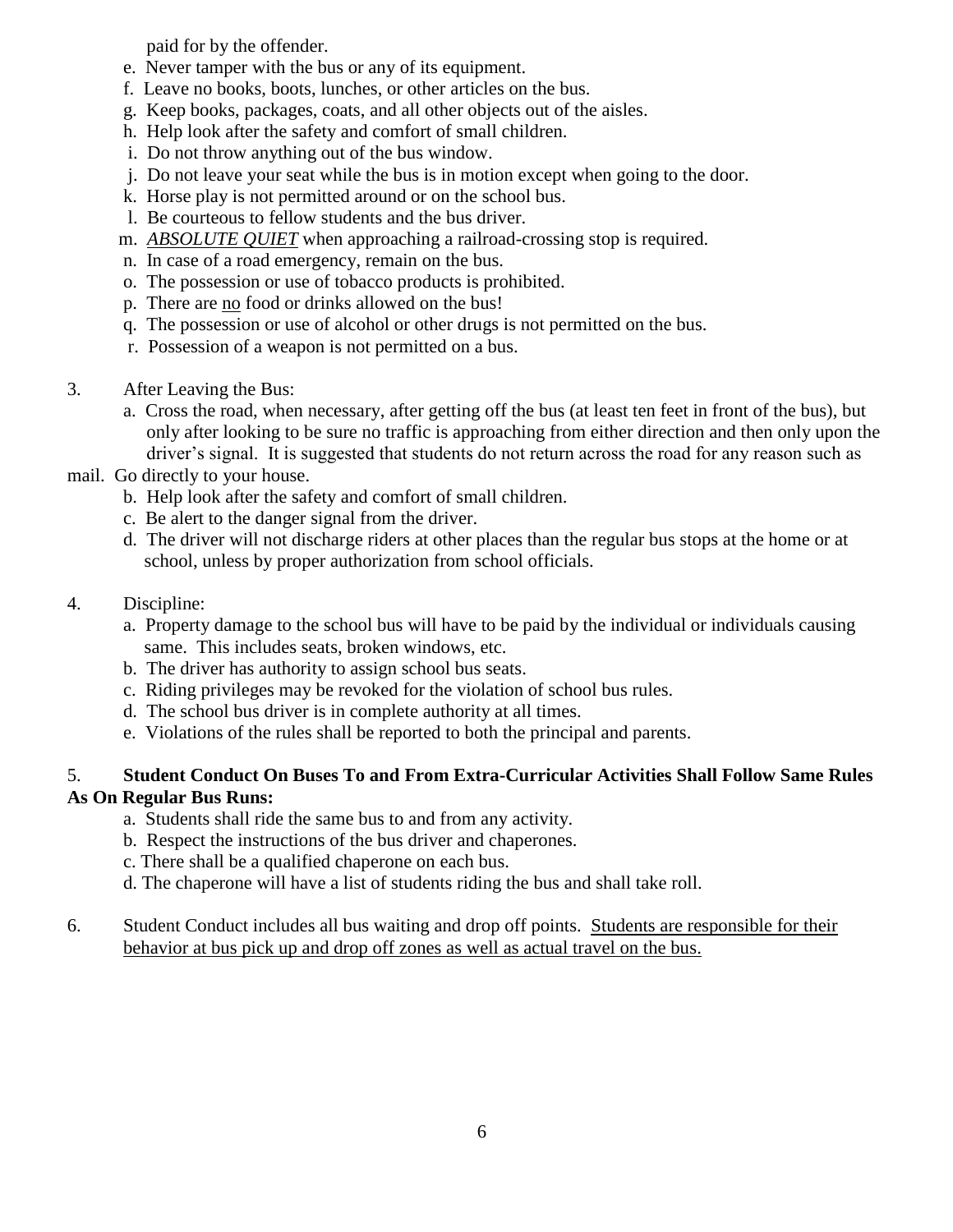#### MISSING CHILD – BUS DRIVER PROCEDURES

#### **What the driver should do if a child does not get on the bus:**

If a child that is supposed to be riding does not board the bus, or if it is reported that a child that should be riding is not on the bus, the bus driver shall immediately attempt to call the office. If the office cannot be reached, he/she should try to contact the transportation director, building principal, or the district administrator (in that order). The office or administrative staff will contact the parents, and if necessary, local authorities.

#### EMERGENCY – BUS DRIVER PROCEDURES

- 1. Move bus off the highway as far as possible, set out reflectors or red cones 200 feet in front and back of the bus and place one on the roadside by the bus.
- 2. Phone the transportation director who will get help and see that parents are informed, via the school messenger system, that their children will be delayed. If the transportation director cannot be reached, attempt to contact the Principal or the District Administrator.
- 3. Keep the safety of your passengers uppermost in your mind at all times.
- 4. Use your best judgment in sending children to call for assistance. If at all possible, never send a child alone.
- 5. Extreme caution should be used in the event of an accident to see that no injured person is moved from his position until competent medical authorities have arrived. Exception: If the person's life is

endangered by remaining in his/her present position.

#### BUS ACCIDENT – DRIVER PROCEDURES

- 1. If the driver is conscious and capable, they should call 911 immediately.
- 2. Marinette County Dispatch will notify emergency services as well as the District Administrator, the School Principals, and the Transportation Director.
- 3. If there is imminent danger, students should exit the bus and move as far away from the scene as is necessary. However, if there is no immediate danger, the driver and students should remain on the bus.
- 4. School administration will attempt to send another bus to the scene for shelter and to transport the uninjured.
- 5. No one is to leave the scene until checked by EMT's and then released by law enforcement.
- 6. School officials will notify parents and staff members as soon as possible once student safety is accounted for.

Students transported back to school will be held on the bus until a school official releases them to a designated area. They will remain in this area until they have been seen by the school nurse and released by school officials.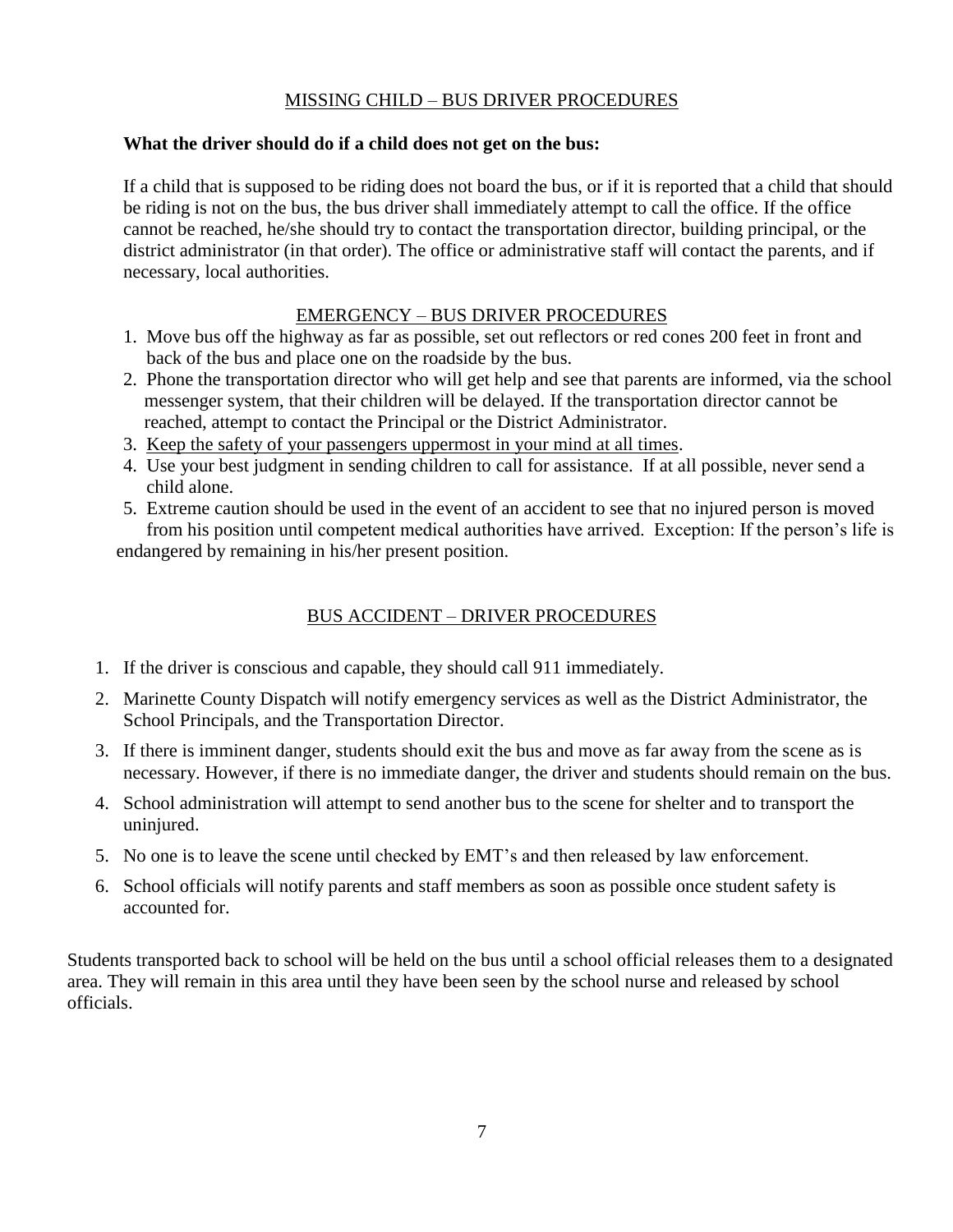#### INCLEMENT WEATHER

- 1. Whenever possible, bus drivers are asked to notify the superintendent of hazardous conditions, present or building up.
- 2. Parents, highway personnel, county, and local police, town chairmen, principals, and teachers are urged to notify the superintendent when serious road conditions are building up in a particular area.
- 3. The superintendent will combine all reports and make an evaluation on how the buses should operate. He will then make a decision as to the bus operation.
- 4. The superintendent will decide on the proper procedure for bus operation.
- 5. The superintendent will notify, or cause to be notified, the principal at each school concerned as well as radio and TV stations.
- 6. The superintendent will check road conditions by six o'clock on mornings when the roads are hazardous.
- 8. If school must be called off, we would like to do this as close to 6:00 a.m. as possible.
- 9. We shall endeavor to pick up every child on passable roads every day that school is in session.

 10. If the weather is inclement, bus drivers, parents, teachers, and other school employees are urged to listen to Radio Stations WRVM, WMAM, WLST, WHYB, WSFQ, WAGN, WOCO, WIXX, WNCY, WOZZ, WROE & TV Stations 2, 5, 11 & 26 for an announcement concerning the operation of buses and school. Calls, texts and emails will be sent via the school messenger system.

11. In the case of a delay or closure, an attempt will be made to notify parents and guardians via the school messaging system.

#### DISCIPLINARY REFERRAL

A "Disciplinary Referral" will be sent home to the parents of any child who, through his misbehavior, endangers his life as well as the lives of those students on the bus.

#### Bus Discipline Procedures:

The following procedures apply to all students, both public and private, who ride school buses. They are designed to provide a fair and responsible system in dealing effectively with unacceptable bus rider behavior and violation of bus rider rules.

The primary objectives include correcting unacceptable behavior on the bus, providing for the best interests of all parties, and affording an individual and his/her parents due process should it be necessary to temporarily suspend or more permanently deny transportation services.

All school administrative staff and bus transportation staff shall be expected to be fair and consistent in the administration of these established procedures.

1. Initial phase of discipline for non-critical situation shall be between the bus driver and the rider.

2. If the bus driver is unsuccessful on a one-to-one basis with the rider, he/she shall be instructed to fill out a school bus discipline report on the rider. This report will allow for and obligate the driver or the contractor to make a personal contact with the parent/guardian. This parent/guardian contact shall be documented on the discipline report and filed for possible future use.

3. If the discipline problem persists, the driver shall be required to fill out a second report, which is attached to the initial report containing the results of the parent/guardian contact. Both reports shall then be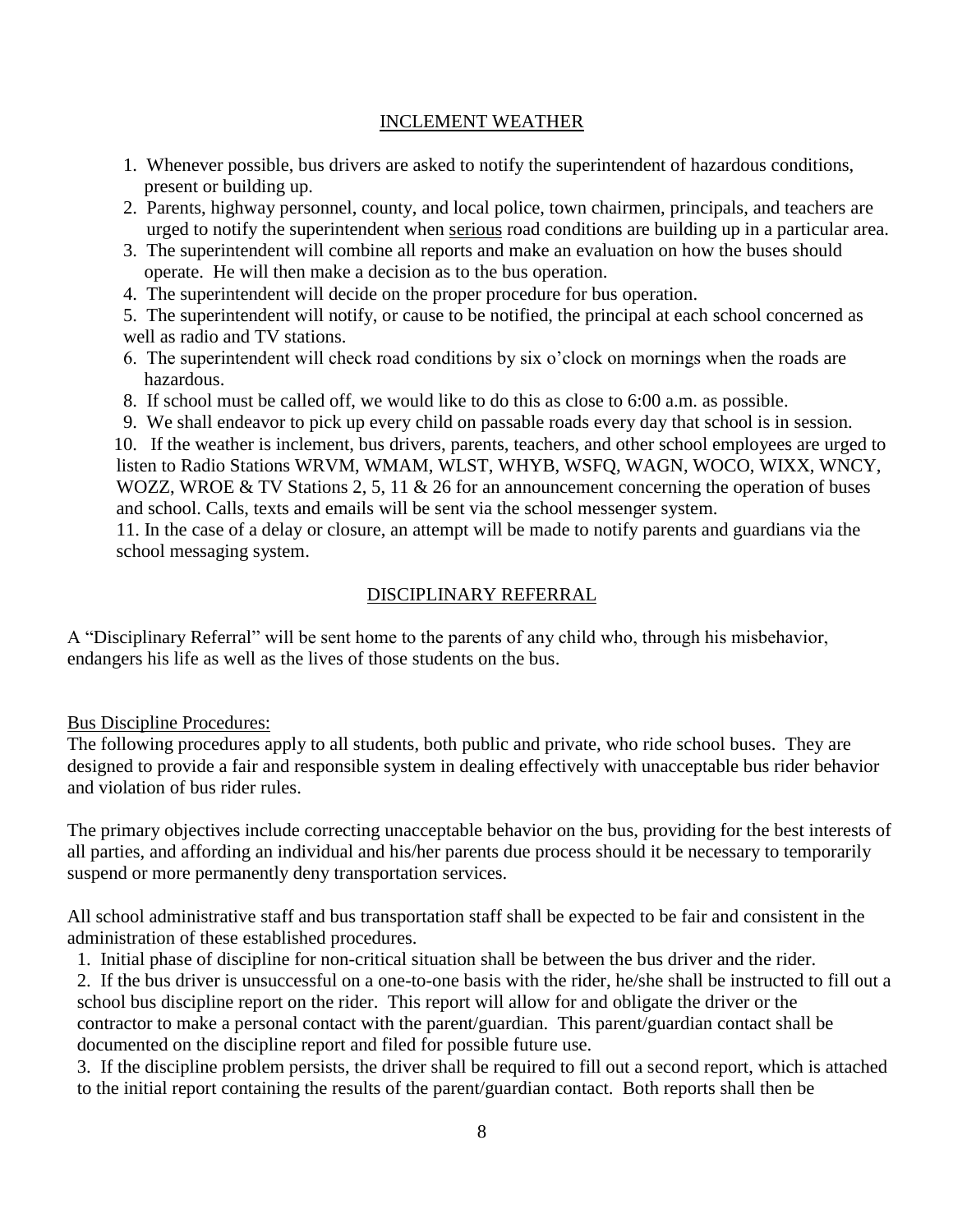immediately forwarded to the building principal who will review the report for appropriate action.

4. When the principal receives the report, he/she has the following options:

- a. Reprimand.
- b. Parent/guardian conference.
- c. Temporary suspension of bus services up to three days.
- d. One or all of the above with a warning of more serious action if the problem persists and a third report is filed.
- The principal shall be required to fully document all communications and actions for the record.

5. A third referral from the bus driver shall result in a required parent/guardian conference called by the principal. The principal has the option of taking a suspension action or issuing a final warning of consideration of a recommendation to the superintendent for expulsion from transportation services.

6. A fourth referral shall result in a formal hearing chaired by the superintendent for the specific purpose of considering whether or not the evidence justifies a recommendation to the board for expulsion from transportation services.

7. If it is determined that expulsion is appropriate, the board shall be notified and a date set for the hearing. The individual involved will be suspended from transportation services until the date of the hearing. If it is determined that not enough evidence exists to justify an expulsion hearing, the

superintendent will review a variety of other courses of action and issue a final warning that any additional referrals will result in a recommendation being forwarded to the board with the student suspended from bus riding privileges pending a hearing before the board.

8. A single incident of a very serious nature, which threatens the health, safety, and welfare of other individuals on the bus or a school district employee may be referred directly to the superintendent for action and/or hearing.

The discipline report shall be in four parts. The rider will be asked to sign the report, the bus driver will sign it and the administrator will sign it and date it. One copy is sent to the parents/guardian, one is kept on file by the principal, and one is returned to the bus contractor.

An expulsion action by the board may be for the duration of a semester or the school year. Any student who is expelled from bus rider services will be given an opportunity to ride the buses following the term of expulsion and will again be subject to the discipline procedure.

The discipline procedure is designed to reasonably assure that the problems involved should be solved at the lowest possible level. Any report or complaint filed by parents/guardians should be made directly to their child's principal who will attempt to investigate the situation and initiate the discipline procedure as may be appropriate.

#### BULLYING

Bullying toward a student, whether by other students, staff, or third parties is strictly prohibited and will not be tolerated.

The policies that deal with bullying are set forth by the board of education and are available online through the District Policy link on our website. Copies of these policies are also available upon request through the administrative offices.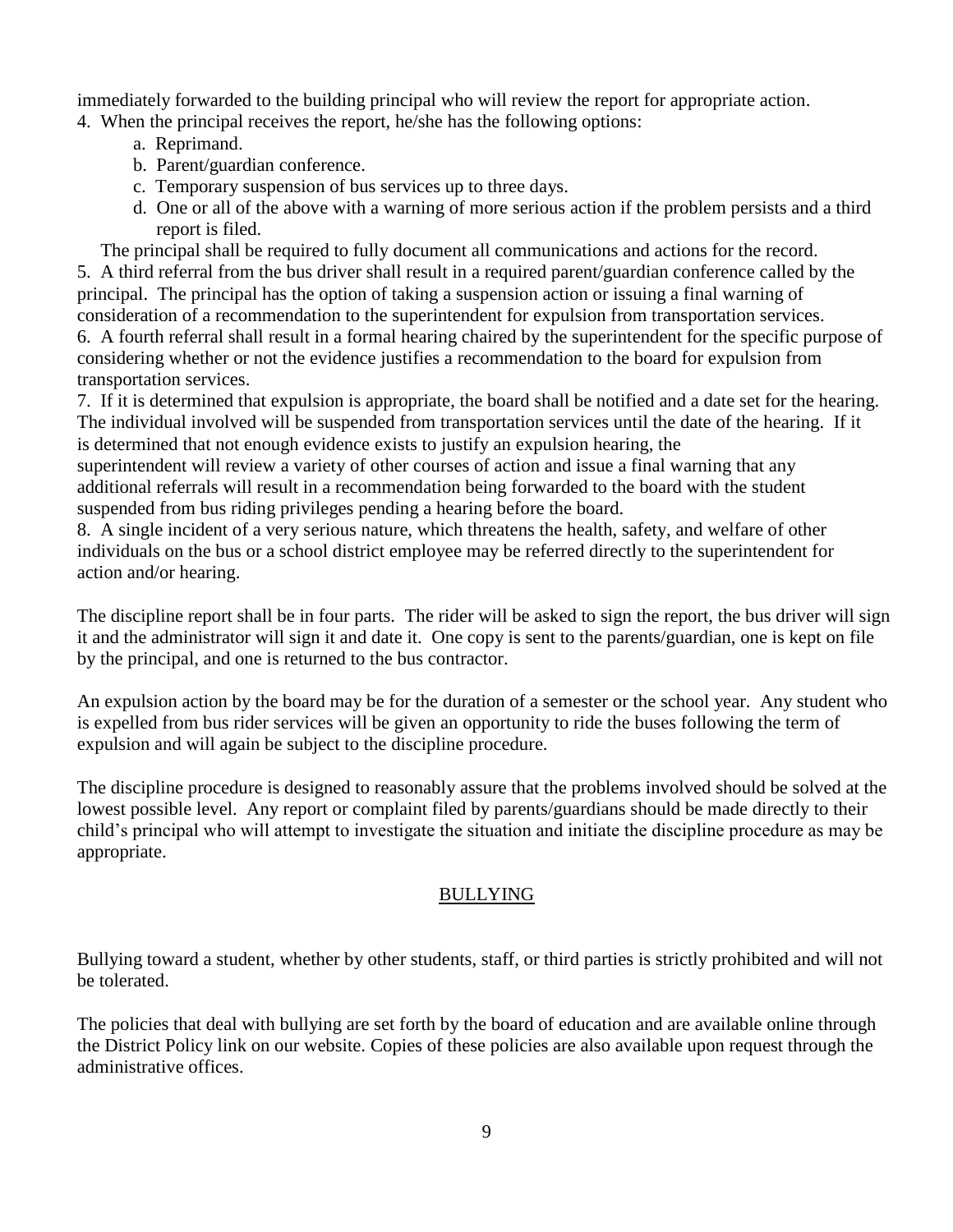#### SCHOOL BUS DANGER ZONES



#### THE BUS DRIVER'S ROLE

The bus driver is in the unique position of knowing the problems related to the Danger Zone area around the bus and also of seeing how effective a rider safety program can be when properly implemented. Bus drivers are also motivated to contribute directly to the rider safety program and are qualified to do so by virtue of the training they have received.

Selecting a bus driver who can effectively communicate with the primary age group is the key to bus driver involvement. Many bus drivers are anxious to be involved in this program.

#### THE PARENT'S ROLE

Parents are concerned about the safety of their children and should be involved in the rider safety program.

Parents can assist by:

- 1. Being aware of what the Danger Zone is and reinforcing the instruction regarding it.
- 2. Seeing that their children are on time (at least five [5] minutes prior to the scheduled arrival of the school bus).
- 3. Instructing their children on proper behavior expected on the school bus and how misbehavior can distract the bus driver at a critical time.
- 4. Seeing to it that their children are dressed appropriately for winter weather conditions, i.e., boots,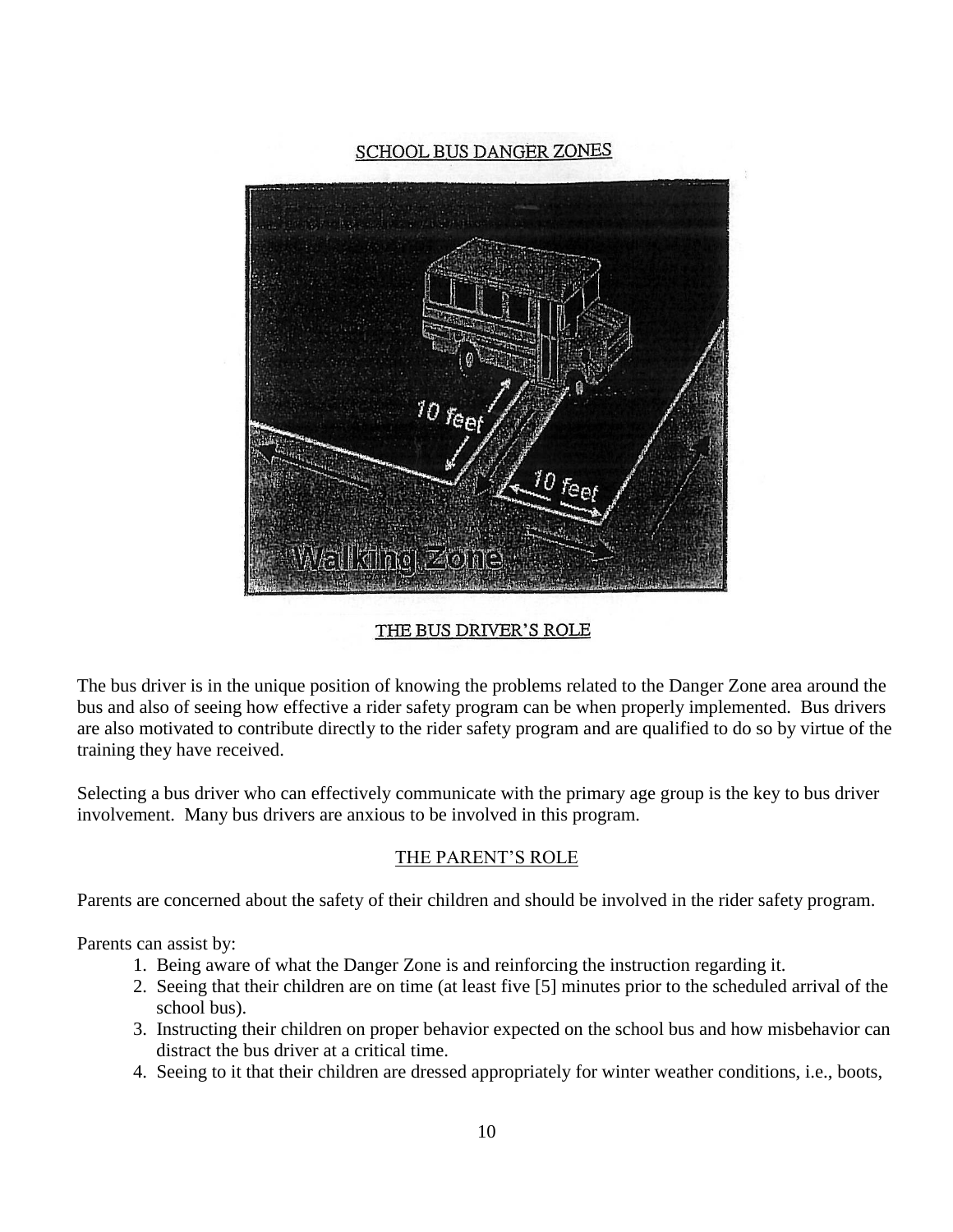hats, gloves, or mittens along with warm jackets. Should a bus stall in cold wintry weather along with some very remote bus routes; warm clothing may save a child from serious injury.

#### THE PUPIL'S ROLE

Pupils, once their level of safety awareness has been increased, should be given a degree of responsibility for their behavior based on their maturity. Pupils in K-3 will be able to accept only a small part of the responsibility and thus need more help. While the K-3 pupils need to become aware of the Danger Zone, the older primary students need to be made aware that misbehavior (pushing, jumping on the bus, etc.) *distracts* the bus driver and can contribute to fatal injuries outside the bus.

#### NONDISCRIMINATION AND ACCESS TO EQUAL EDUCATIONAL OPPORTUNITY

The Board of Education is committed to providing an equal educational opportunity for all students in the District.

The policies that deal with non-discrimination and equal opportunity are set forth by the board of education and are available online through the District Policy link on our website. Copies of these policies are also available upon request through the administrative offices.

#### SUMMARY

The Crivitz School District covers an area of approximately 290 square miles, with buses totaling over 1000 miles per day.

Proper bus safety and conduct must be provided and emphasized when a predominantly rural school district like Crivitz travels over 182,000 miles a year.

Cooperation by parents, in support of their child's bus driver, is essential for the protection of all students bused to and from school. Therefore, it is the intent of the Crivitz School District, to assure pupils and parents a safe, dependable, and efficient transportation program.

To maintain such a program, rules and regulations have to be adopted and enforced to maintain our high standards of safety.